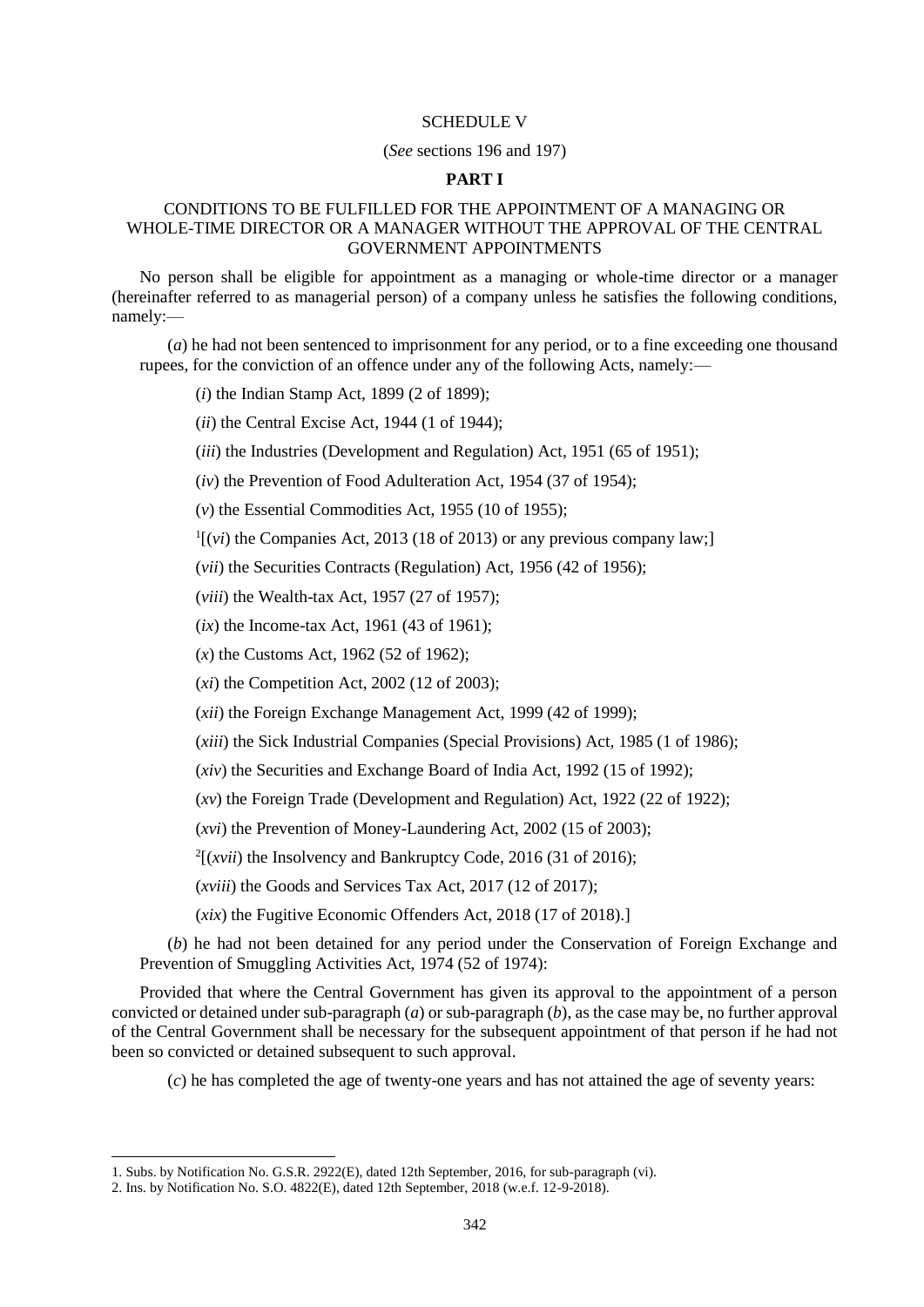Provided that where he has attained the age of seventy years; and where his appointment is approved by a special resolution passed by the company in general meeting, no further approval of the Central Government shall be necessary for such appointment;

(*d*) where he is a managerial person in more than one company, he draws remuneration from one or more companies subject to the ceiling provided in section V of Part II;

(*e*) he is resident of India.

*Explanation I*.—For the purpose of this Schedule, resident in India includes a person who has been staying in India for a continuous period of not less than twelve months immediately preceding the date of his appointment as a managerial person and who has come to stay in India,—

(*i*) for taking up employment in India; or

(*ii*) for carrying on a business or vacation in India.

*Explanation II*.—This condition shall not apply to the companies in Special Economic Zones as notified by Department of Commerce from time to time:

Provided that a person, being a non-resident in India shall enter India only after obtaining a proper Employment Visa from the concerned Indian mission abroad. For this purpose, such person shall be required to furnish, along with the visa application form, profile of the company, the principal employer and terms and conditions of such person's appointment.

## **PART II**

# REMUNERATION

## **Section I.— Remuneration payable by companies having profits:**

Subject to the provisions of section 197, a company having profits in a financial year may pay remuneration to a managerial person or persons <sup>1</sup>[or other director or directors] not exceeding the limits specified in such section.

## **2 [Section II.— Remuneration payable by companies having no profit or inadequate profit <sup>3</sup>\*\*\*:**

Where in any financial year during the currency of tenure of a managerial person <sup>1</sup>[or other director], a company has no profits or its profits are inadequate, it may, <sup>3</sup>\*\*\*, pay remuneration to the managerial person <sup>1</sup>[or other director] not exceeding the limits under (*A*) and (*B*) given below:—

| ${}^4[(A):$ |                                                   |                                                                                                        |                                                                                                               |
|-------------|---------------------------------------------------|--------------------------------------------------------------------------------------------------------|---------------------------------------------------------------------------------------------------------------|
|             | (1)                                               | (2)                                                                                                    | (3)                                                                                                           |
| SI. No.     | Where the effective capital (in<br>rupees) is     | Limit of yearly remuneration payable<br>shall not exceed (in Rupees) in case of a<br>managerial person | Limit<br>of<br>yearly<br>remuneration<br>payable<br>shall not exceed (in rupees)<br>in case of other director |
| (i)         | Negative or less than 5<br>crores.                | 60 lakhs                                                                                               | 12 Lakhs                                                                                                      |
| (ii)        | 5 crores and above but less than 100<br>crores.   | 84 lakhs                                                                                               | 17 Lakhs                                                                                                      |
| (iii)       | 100 crores and above but less than<br>250 crores. | $120$ lakhs                                                                                            | 24 Lakhs                                                                                                      |
| (iv)        | 250 crores and above.                             | 120 lakhs plus 0.01% of the effective<br>capital in excess of Rs. 250 crores:                          | 24 Lakhs plus 0.01% of the<br>effective capital in excess of<br>Rs. 250 crores:1                              |

<sup>5</sup>[Provided that the remuneration in excess of above limits may be paid] if the resolution passed by the shareholders is a special resolution.

-

<sup>1.</sup> Ins. by Notification No. S.O. 1256(E), dated 18th March, 2021 (w.e.f. 18-3-2021).

<sup>2.</sup> Subs. by Notification No. S.O. 2922(E), dated 12th September 2016, for Section II.

<sup>3.</sup> The words "without Central Government approval" omitted by Notification No. S.O. 4822(E), dated 12th September, 2018 (w.e.f. 12-9-2018).

<sup>4.</sup> Subs. by Notification No. S.O. 1256(E), for Table (A) dated 18th March, 2021 (w.e.f. 18-3-2021).

<sup>5.</sup> Subs. by Notification No. S.O. 4822(E), for "Provided that the above limits shall be doubled" (w.e.f. 12-9-2018).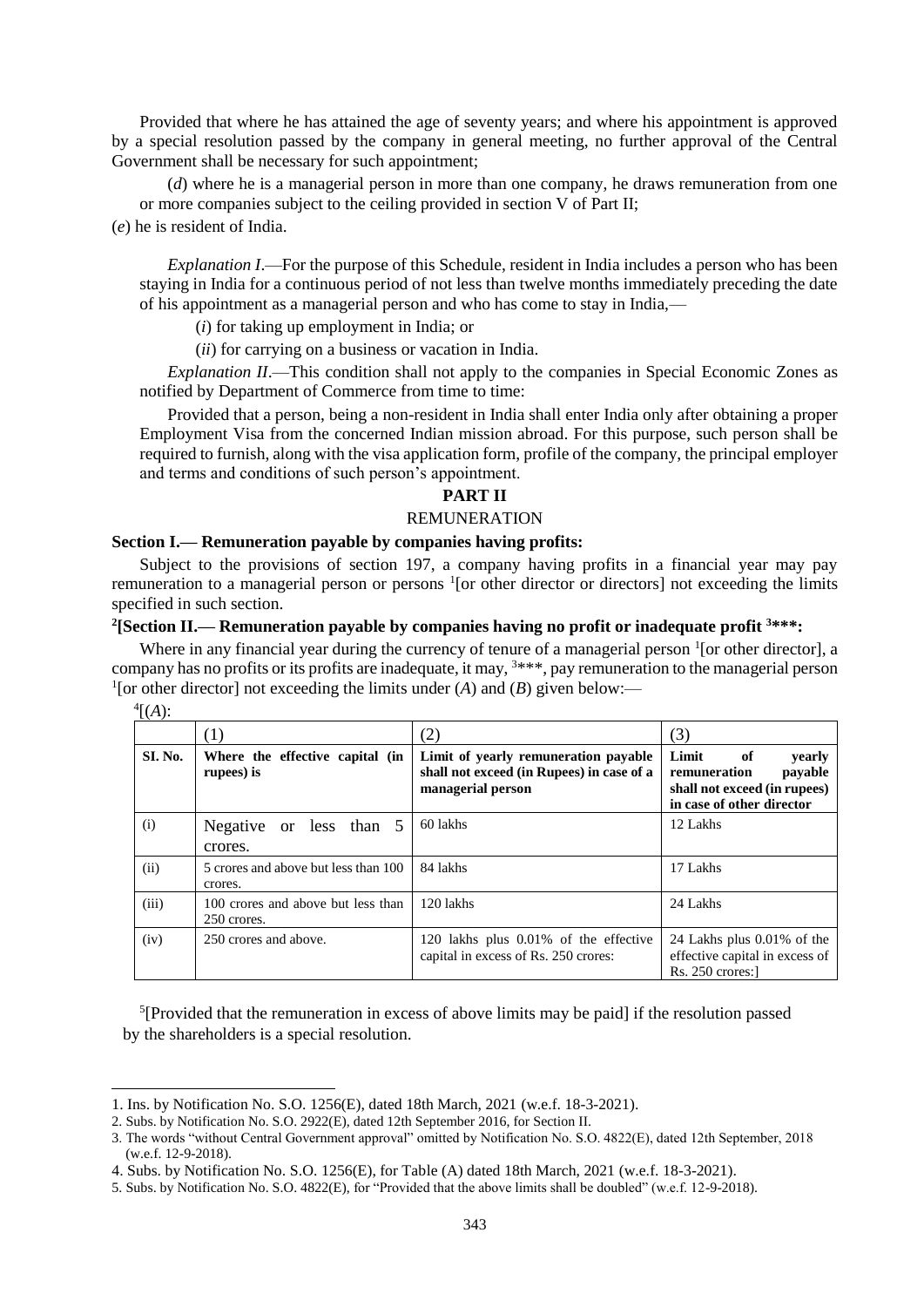*Explanation.*—It is hereby clarified that for a period less than one year, the limits shall be pro-rated.

(B) In case of a managerial person who is functioning in a professional capacity, <sup>1</sup>[remuneration as per item (A) may be paid], if such managerial person is not having any interest in the capital of the company or its holding company or any of its subsidiaries directly or indirectly or through any other statutory structures and not having any direct or indirect interest or related to the directors or promoters of the company or its holding company or any of its subsidiaries at any time during the last two years before or on or after the date of appointment and possesses graduate level qualification with expertise and specialised knowledge in the field in which the company operates:

Provided that any employee of a company holding shares of the company not exceeding 0.5% of its paid up share capital under any scheme formulated for allotment of shares to such employees including Employees Stock Option Plan or by way of qualification shall be deemed to be a person not having any interest in the capital of the company:

Provided further that the limits specified under items (A) and (B) of this section shall apply, if-

- (i) payment of remuneration is approved by a resolution passed by the Board and, in the case of a company covered under sub-section (*1*) of section 178 also by the Nomination and Remuneration Committee;
- $(ii)$  $^{2}$ [the company has not committed any default in payment of dues to any bank or public financial institution or non-convertible debenture holders or any other secured creditor, and in case of default, the prior approval of the bank or public financial institution concerned or the non-convertible debenture holders or other secured creditor, as the case may be, shall be obtained by the company before obtaining the approval in the general meeting;]
- (iii) an ordinary resolution or a special resolution, as the case may be, has been passed for payment of remuneration as per  $3***$  item (A) or a special resolution has been passed for payment of remuneration as per item (B), at the general meeting of the company for a period not exceeding three years.
- (iv) a statement along with a notice calling the general meeting referred to in clause (iii) is given to the shareholders containing the following information, namely:-
- I. General information:
	- (1) Nature of industry
	- (2) Date or expected date of commencement of commercial production
	- (3) In case of new companies, expected date of commencement of activities as per project approved by financial institutions appearing in the prospectus
	- (4) Financial performance based on given indicators

(5) Foreign investments or collaborations, if any.

II. Information about the appointee:

- (1) Background details
- (2) Past remuneration
- (3) Recognition or awards
- (4) Job profile and his suitability
- (5) Remuneration proposed

(6) Comparative remuneration profile with respect to industry, size of the company, profile of the position and person (in case of expatriates the relevant details would be with respect to the country of his origin)

(7) Pecuniary relationship directly or indirectly with the company, or relationship with the managerial personnel, if any.

-

<sup>1.</sup> Subs. by Notification No. S.O. 4822(E), dated 12th September, 2018, for "no approval of Central Government is required" (w.e.f. 12-9-2018).

<sup>2.</sup> Subs. by *ibid*., for clause (*ii*) (w.e.f. 12-9-2018).

<sup>3.</sup> The words "the limits laid down in" omitted by *ibid.,* (w.e..f 12-9-2018).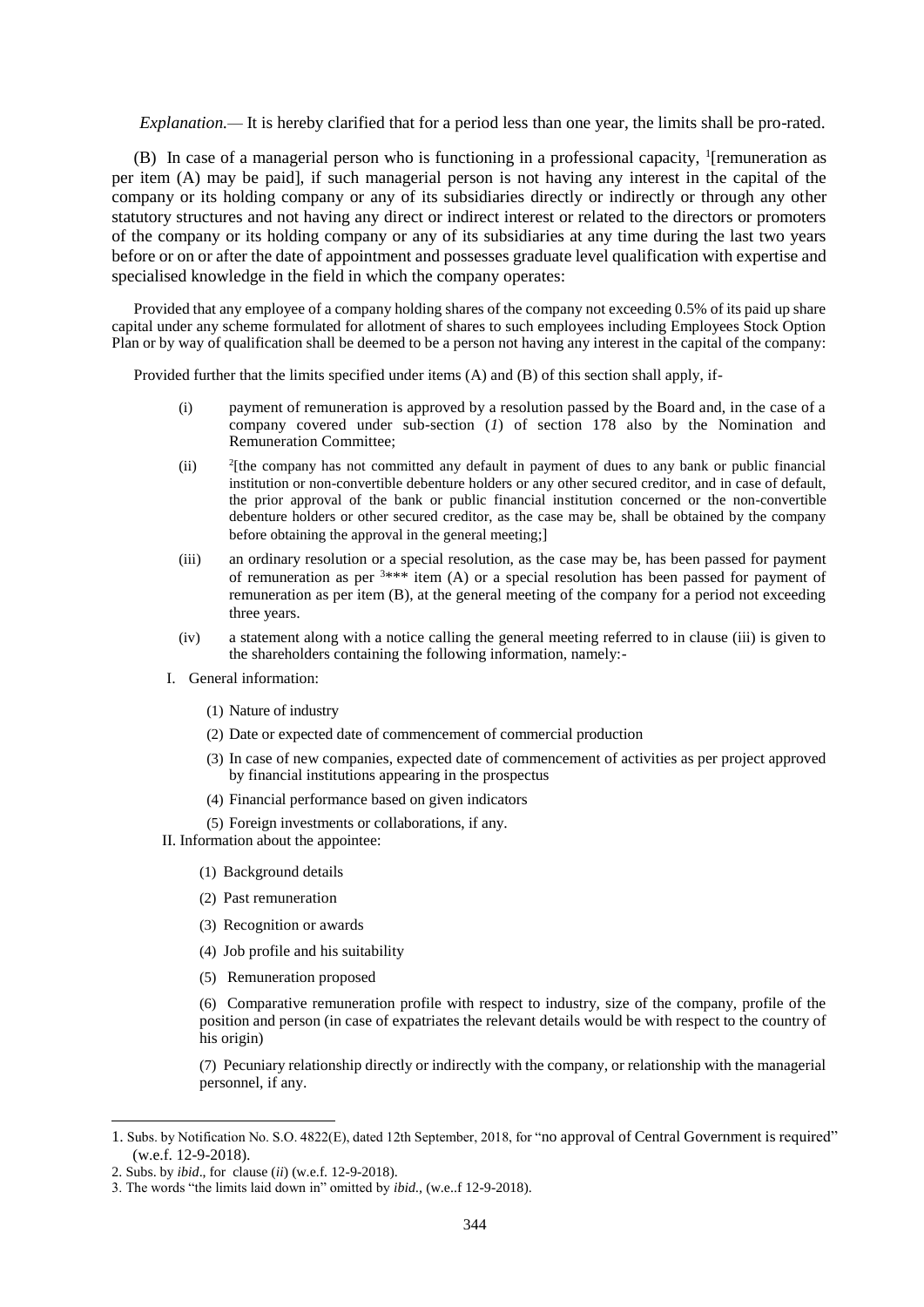#### III. Other information:

- (1) Reasons of loss or inadequate profits
- (2) Steps taken or proposed to be taken for improvement
- (3) Expected increase in productivity and profits in measurable terms

IV. Disclosures:

The following disclosures shall be mentioned in the Board of Director's report under the heading "Corporate Governance", if any, attached to the financial statement:

- (i) all elements of remuneration package such as salary, benefits, bonuses, stock options, pension, etc., of all the directors;
- (ii) details of fixed component and performance linked incentives along with the performance criteria;
- (iii) service contracts, notice period, severance fees; and
- (iv) stock option details, if any, and whether the same has been issued at a discount as well as the period over which accrued and over which exercisable.

*Explanation*: For the purposes of Section II of this part, "Statutory Structure" means any entity which is entitled to hold shares in any company formed under any statute. ]

## **Section III.— Remuneration payable by companies having no profit or inadequate** <sup>1</sup>\*\*\***profit in certain special circumstances:**

In the following circumstances a company may,  $1***$ , pay remuneration to a managerial person  $2$ [or other director] in excess of the amounts provided in Section II above:—

- (*a*) where the remuneration in excess of the limits specified in Section I or Section II is paid by any other company and that other company is either a foreign company or has got the approval of its shareholders in general meeting to make such payment, and treats this amount as managerial remuneration for the purpose of section 197 and the total managerial remuneration payable by such other company to its managerial persons including such amount or amounts is within permissible limits under section 197.
- $3[(b)$  where the company—

-

(*i*) is a newly incorporated company, for a period of seven years from the date of its incorporation, or

(*ii*) is a sick company, for whom a scheme of revival or rehabilitation has been ordered by the Board for Industrial and Financial Reconstruction for a period of five years from the date of sanction of scheme of revival, or

(*iii*) is a company in relation to which a resolution plan has been approved by the National Company Law Tribunal under the Insolvency and Bankruptcy Code, 2016 (31 of 2016) for a period of five years from the date of such approval,

it may pay  $\rm ^4$ [any remuneration to its managerial persons  $\rm ^2$ [or other directors]].]

 $(c)$  where remuneration of a managerial person <sup>2</sup>[or other director] exceeds the limits in Section II but the remuneration has been fixed by the Board for Industrial and Financial Reconstruction or the National Company Law Tribunal:

Provided that the limits under this Section shall be applicable subject to meeting all the conditions specified under Section II and the following additional conditions:-

<sup>1.</sup> The words "without Central Government approval" omitted by Notification No. S.O. 4822(E), dated 12th September, 2018 (w.e.f. 12-9-2018).

<sup>2.</sup> Ins. by Notification No. S.O. 1256(E), dated 18th March, 2021 (w.e.f. 18-3-2021).

<sup>3.</sup> Subs. by Act 31 of 2016, s. 255 and the Eleventh Schedule, for clause (*b*) (w.e.f. 15-11-2016).

<sup>4.</sup> Subs. by Notification No. S.O. 4822(E), dated 12th September, 2018, for "remuneration up to two times the amount permissible under Section II" (w.e.f. 12-9-2018).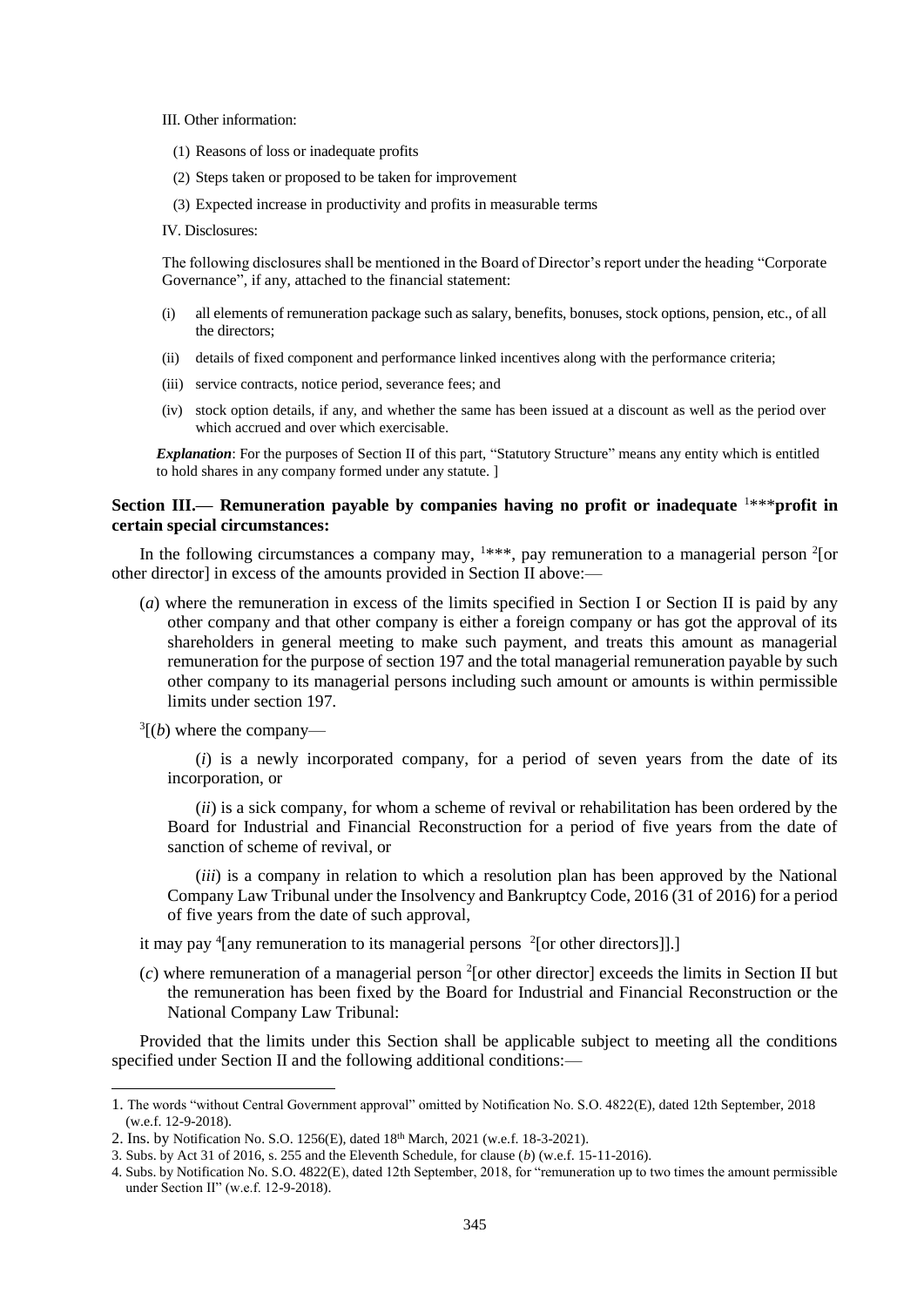- (*i*) except as provided in para (*a*) of this Section, the managerial person is not receiving remuneration from any other company;
- (*ii*) the auditor or Company Secretary of the company or where the company has not appointed a Secretary, a Secretary in whole-time practice, certifies that all secured creditors and term lenders have stated in writing that they have no objection for the appointment of the managerial person <sup>1</sup>[or other director] as well as the quantum of remuneration and such certificate is filed along with the return as prescribed under sub-section (*4*) of section 196.
- (*iii*) the auditor or Company Secretary or where the company has not appointed a secretary, a secretary in whole-time practice certifies that there is no default on payments to any creditors, and all dues to deposit holders are being settled on time.
- **<sup>2</sup>\* \* \* \* \***

<sup>1</sup>[Explanation.-For the purposes of Section I, Section II and Section III, the term "or other director" shall mean a non-executive director or an independent director.]

### **Section IV.— Perquisites not included in managerial remuneration:**

- 1. A managerial person shall be eligible for the following perquisites which shall not be included in the computation of the ceiling on remuneration specified in Section II and Section III:—
- (*a*) contribution to provident fund, superannuation fund or annuity fund to the extent these either singly or put together are not taxable under the Income-tax Act, 1961(43 of 1961);

(*b*) gratuity payable at a rate not exceeding half a month's salary for each completed year of service; and

(*c*) encashment of leave at the end of the tenure.

2. In addition to the perquisites specified in paragraph 1 of this section, an expatriate managerial person (including a non-resident Indian) shall be eligible to the following perquisites which shall not be included in the computation of the ceiling on remuneration specified in Section II or Section III—

(*a*) *Children's education allowance*: In case of children studying in or outside India, an allowance limited to a maximum of Rs. 12,000 per month per child or actual expenses incurred, whichever is less. Such allowance is admissible up to a maximum of two children.

(*b*) *Holiday passage for children studying outside India or family staying abroad:* Return holiday passage once in a year by economy class or once in two years by first class to children and to the members of the family from the place of their study or stay abroad to India if they are not residing in India, with the managerial person.

(*c*) *Leave travel concession:* Return passage for self and family in accordance with the rules specified by the company where it is proposed that the leave be spent in home country instead of anywhere in India.

*Explanation I.*— For the purposes of Section II of this Part, "effective capital" means the aggregate of the paid-up share capital (excluding share application money or advances against shares); amount, if any, for the time being standing to the credit of share premium account; reserves and surplus (excluding revaluation reserve); long-term loans and deposits repayable after one year (excluding working capital loans, overdrafts, interest due on loans unless funded, bank guarantee, etc., and other short-term arrangements) as reduced by the aggregate of any investments (except in case of investment by an investment company whose principal business is acquisition of shares, stock, debentures or other securities),accumulated losses and preliminary expenses not written off.

*Explanation II.— (a)* Where the appointment of the managerial person is made in the year in which company has been incorporated, the effective capital shall be calculated as on the date of such appointment;

(*b*) In any other case the effective capital shall be calculated as on the last date of the financial year preceding the financial year in which the appointment of the managerial person is made.

-

<sup>1.</sup> Ins. by Notification No. S.O. 1256(E), dated 18th March, 2021 (w.e.f. 18-3-2021).

<sup>2.</sup> Clause (*d*) omitted by Notification No. S.O. 4822(E), dated 12th September, 2018 (w.e.f. 12-9-2018).